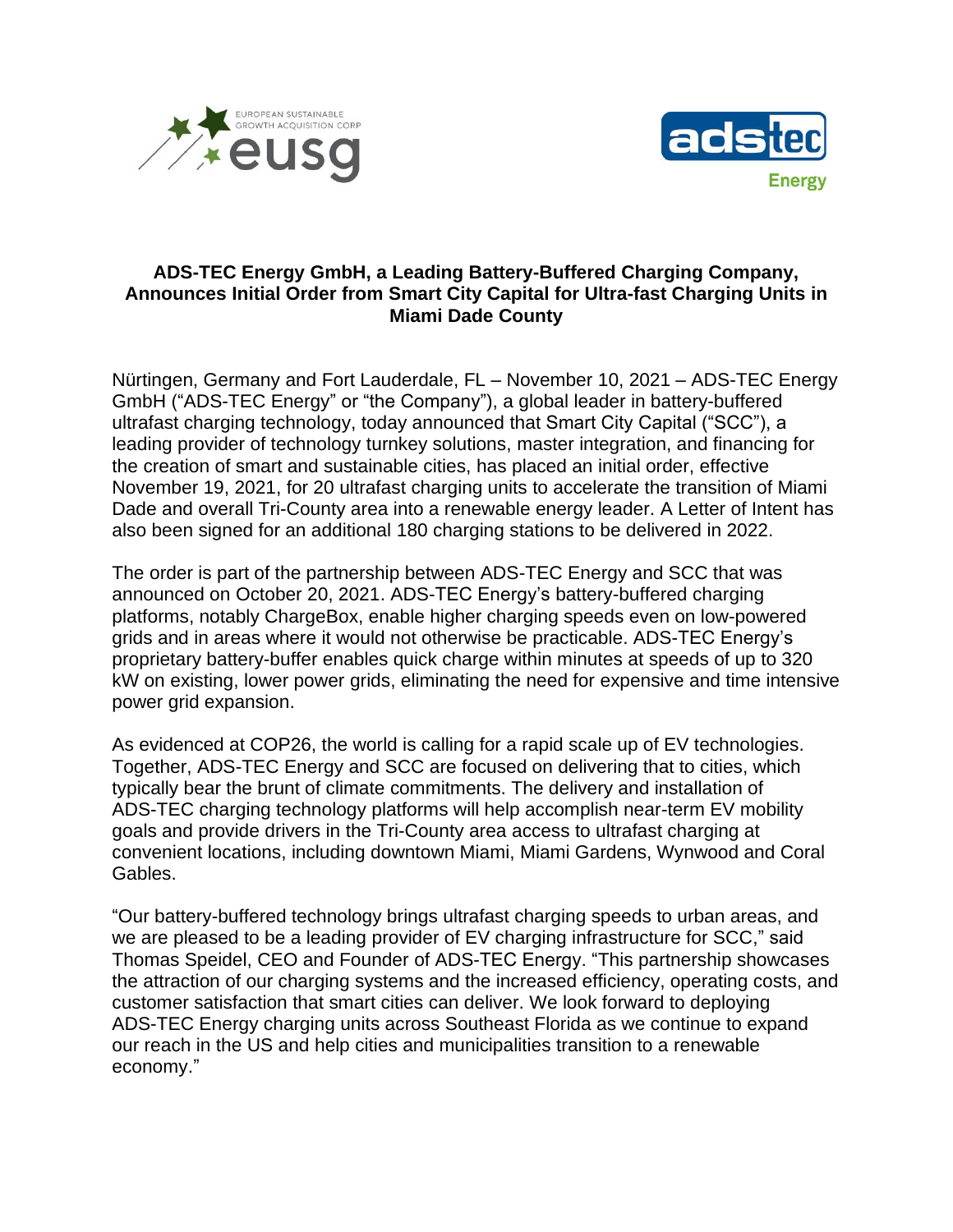"SCC is pleased to solidify its business relationship with ADS-TEC Energy with this initial order of charging units that will bring ultrafast charging speeds across the Tri-County area," said Oscar Bode, CEO of Smart City Capital. "The ADS-TEC Energy chargers will enable public and private applications at the individual and fleet level use cases, and we look forward to expanding this approach and solution beyond South Florida, and believe it will be effectively replicable across North America."

As outlined in the October 20 announcement, SCC and ADS-TEC Energy have partnered to create one of the most comprehensive smart cities in the U.S. in the tricounty area (Dade, Broward and Palm Beach). The partnership approach includes unique financing elements that tap into federal, state and local subsidies and the benefits of bundling multiple services, such as EV charging together with broadband services, with the aim of reducing operating costs such as fuel and maintenance, combined with more efficient infrastructure upgrades and new revenue opportunities with EV charging. The initiative aims to create a comprehensive and affordable solution that will provide a framework for future rollouts and is attractive for cities to more quickly reach their sustainability and carbon reduction goals, and accelerate climate action, while reducing financing burdens.

This initial order accelerates the execution and expansion of ADS-TEC Energy's operations and deployment in the US. Accordingly, while there can be no assurances, the Company expects the partnership with SCC to have a material, positive impact on the Company's 2022 performance, as it was not initially accounted for in the business plan presented in June of this year.

A white paper written by ADS-TEC Energy that further outlines this partnership's plans can be found here: https://www.ads-tecenergy.com/fileadmin/download/doc/company/Energy\_Whitepaper\_EN\_10-2021.pdf.

On August 11, 2021, ADS-TEC Energy and European Sustainable Growth Acquisition Corp. (NASDAQ: EUSG) ("EUSG"), a publicly traded special purpose acquisition company focused on identifying Europe-based, high growth, technology-enabled businesses that utilize green technologies, announced that they entered into a definitive agreement relating to a business combination that would result in ADS-TEC Energy becoming a public company upon the closing of the transaction. ADS-TEC Energy also announced its intention to list on the Nasdaq Capital Market ("Nasdaq") upon the closing of the business combination. The combined company will be called ADS-TEC Energy plc and its ordinary shares and warrants are expected to list on Nasdaq under the new ticker symbols "ADSE" and "ADSEW", respectively. In connection with the business combination, EUSG secured commitments of a fully subscribed \$156 million Private Investment in Public Equity ("PIPE") at \$10 per share, that is anticipated to close one business day prior to the business combination.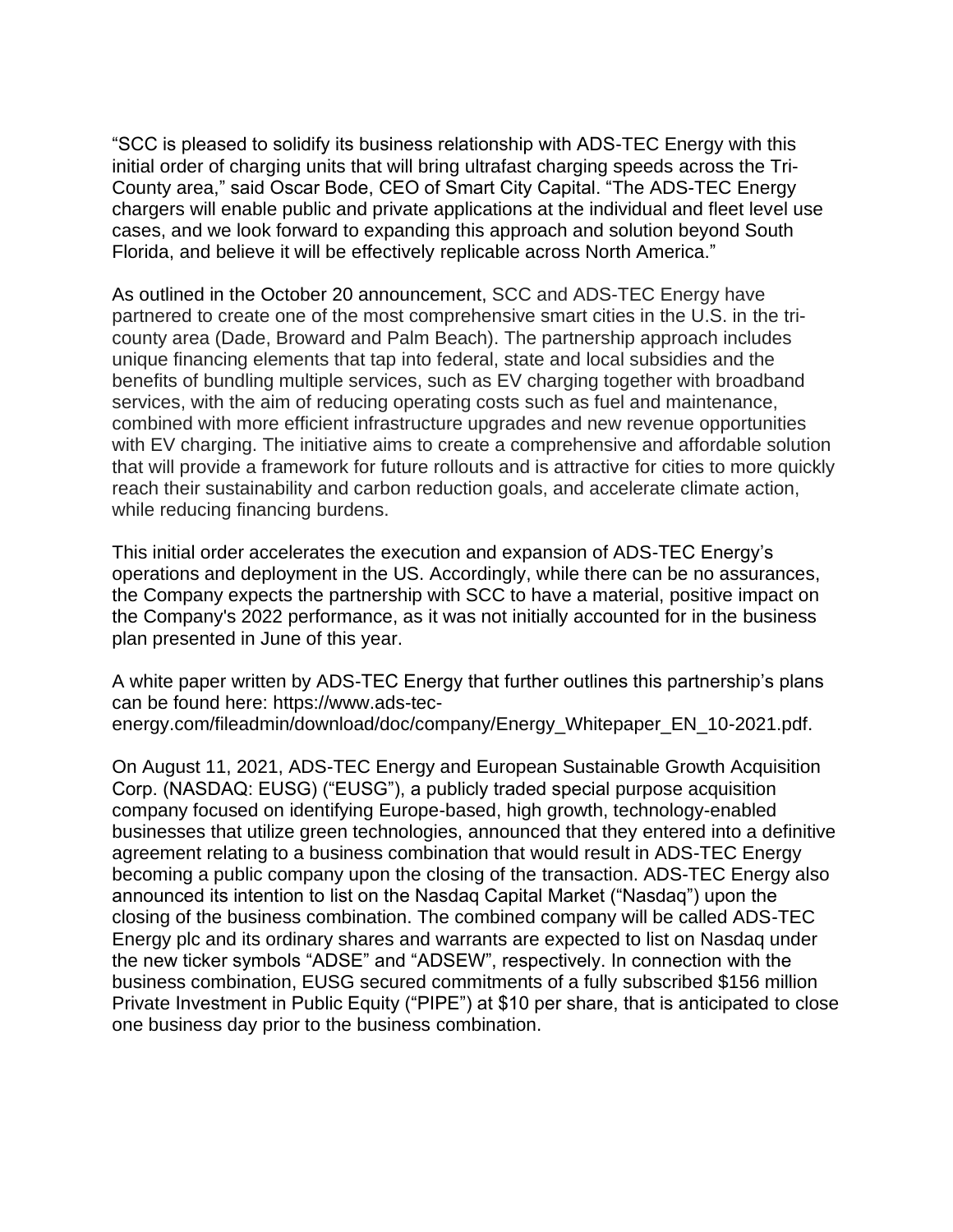# **About ADS-TEC Energy**

ADS-TEC Energy is a company of ADS-TEC group, and is part-owned by Bosch Thermotechnik GmbH ("Bosch"). The Company is headquartered in Nürtingen near Stuttgart (Germany), with a production site near Dresden (Germany). ADS-TEC Energy is drawing on more than ten years of experience with lithium-ion technologies, storage solutions and fast charging systems, including the corresponding energy management systems. Its battery based fast charging technology enables electric vehicles to ultrafast charge even on low powered grids and features a very compact design. The high quality and functionality of the battery systems are due to a particularly high depth of development and in-house production. With its advanced system platforms, ADS-TEC Energy is a valuable partner for automotive, OEMs, utility companies, and chargeoperators.

# **About Smart City Capital**

Smart City Capital specializes in turnkey smart infrastructure projects that eliminate the adoption barriers delivering impact/ESG investing, public private partnerships, and long term economic development growth through innovative business models, master integration and service bundling. SCC invests, builds and manages a diverse range of Smart City, infrastructure & QOZ projects to support sustainable economic development. In all its work, SCC's goal is to create inclusive, smart city project accelerators.

## **About European Sustainable Growth Acquisition Corp.**

The Company is a blank check company formed for the purpose of effecting a merger, capital stock exchange, asset acquisition, stock purchase, reorganization or similar business combination with one or more businesses. EUSG intends to concentrate its efforts on identifying Europe-based, high growth, technology-enabled businesses that utilize green technologies, aligning with ESG principles and the UN Sustainable Development Goals, and addressing consumer preferences for lifestyles driven by sustainability. The Company is sponsored by a team led by its Chairman, Lars Thunell, and a management team led by Co-CEOs Pieter Taselaar and Matheus (Thijs) Hovers, President Karan Trehan and board members Wilco Jiskoot and Elaine Grunewald, and advisors Marc Rothfeldt, Bazmi Husain, Fredrik Ljungström, Jonathan Copplestone, and Aaron Greenberg is project manager.

## **Forward-Looking Statements**

The information included herein and in any oral statements made in connection herewith include "forward-looking statements" within the meaning of Section 27A of the Securities Act, and Section 21E of the Exchange Act. All statements, other than statements of present or historical fact included herein, regarding the proposed merger of European Sustainable Growth Acquisition Corp., an exempted company incorporated in the Cayman Islands with limited liability under company number 367833 ("EUSG")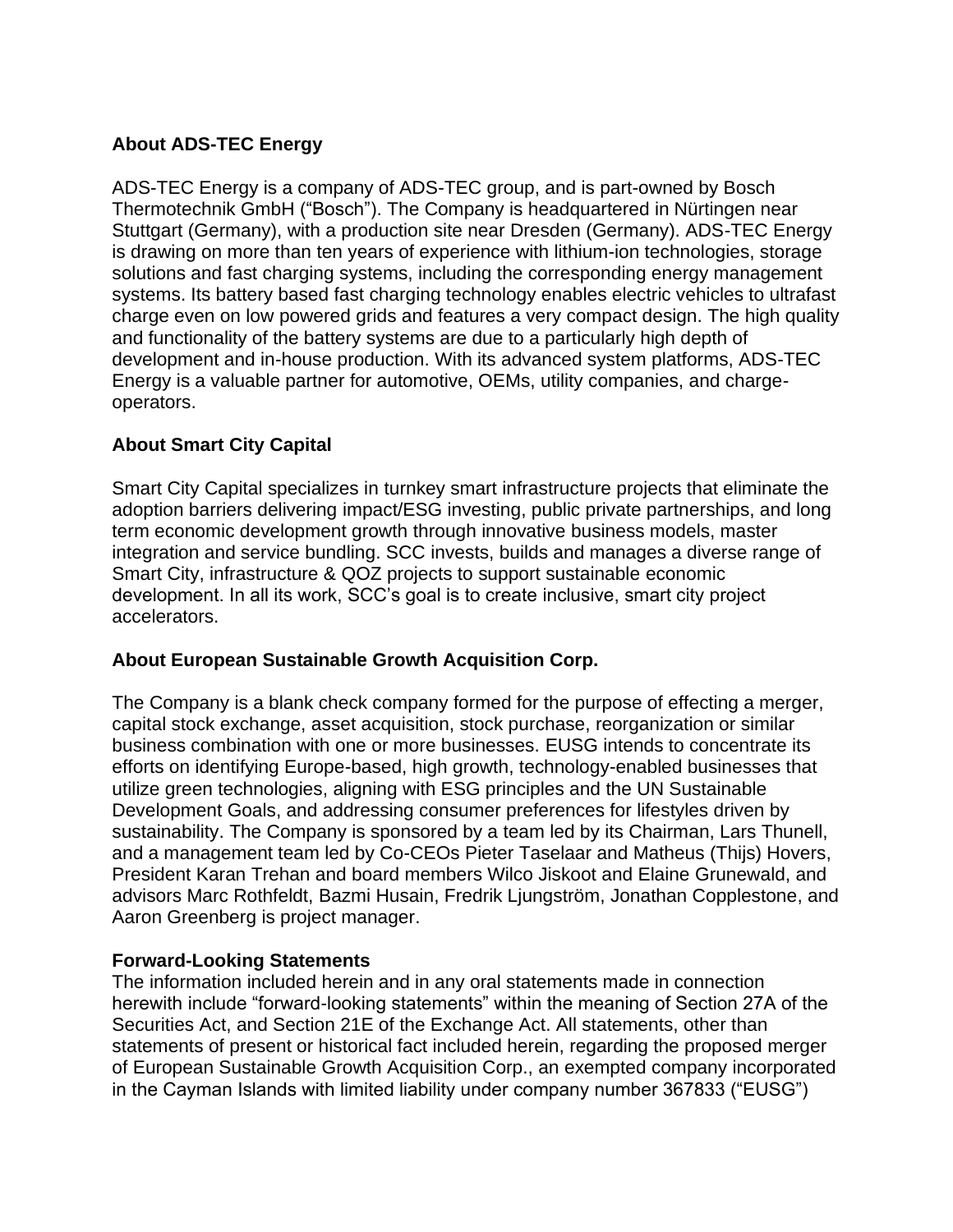into EUSG II Corporation, an exempted company incorporated in the Cayman Islands with limited liability under company number 379118 ("EUSG II") and the proposed acquisition of the shares of ads-tec Energy GmbH, based in Nürtingen and entered in the commercial register of the Stuttgart Local Court under HRB 762810 ("ADS-TEC Energy") by ads-tec Energy plc, an Irish public limited company duly incorporated under the laws of Ireland and a wholly owned subsidiary of EUSG ("Irish Holdco"), Irish Holdco's and EUSG's ability to consummate the transaction, the expected closing date for the transaction, the benefits of the transaction and Irish Holdco's future financial performance following the transaction, as well as Irish Holdco's and EUSG's strategy, future operations, financial position, estimated revenues, and losses, projected costs, prospects, plans and objectives of management are forward looking statements. When used herein, including any oral statements made in connection herewith, the words "outlook," "believes," "expects," "potential," "continues," "may," "will," "should," "could," "seeks," "approximately," "predicts," "intends," "plans," "estimates," "anticipates," the negative of such terms and other similar expressions are intended to identify forwardlooking statements, although not all forward-looking statements contain such identifying words. These forward-looking statements are based on management's current expectations and assumptions about future events and are based on currently available information as to the outcome and timing of future events. Except as otherwise required by applicable law, Irish Holdco and EUSG disclaim any duty to update any forwardlooking statements, all of which are expressly qualified by the statements in this section, to reflect events or circumstances after the date hereof. Irish Holdco and EUSG caution you that these forward-looking statements are subject to risks and uncertainties, most of which are difficult to predict and many of which are beyond the control of Irish Holdco and EUSG. These risks include, but are not limited to, (1) the inability to complete the transactions contemplated by the proposed business combination; (2) the inability to recognize the anticipated benefits of the proposed business combination, which may be affected by, among other things, competition, and the ability of the combined business to grow and manage growth profitably; (3) risks related to the rollout of ADS-TEC Energy's business and expansion strategy; (4) consumer failure to accept and adopt electric vehicles; (5) overall demand for electric vehicle charging and the potential for reduced demand if governmental rebates, tax credits and other financial incentives are reduced, modified or eliminated; (6) the possibility that ADS-TEC Energy's technology and products could have undetected defects or errors; (7) the effects of competition on ADS-TEC Energy's future business; (8) the inability to successfully retain or recruit officers, key employees, or directors following the proposed business combination; (9) effects on Irish Holdco's public securities' liquidity and trading; (10) the market's reaction to the proposed business combination; (11) the lack of a market for Irish Holdco's securities; (12) Irish Holdco's financial performance following the proposed business combination; (13) costs related to the proposed business combination; (14) changes in applicable laws or regulations; (15) the possibility that the novel coronavirus ("COVID-19") may hinder ADS-TEC Energy's and EUSG's ability to consummate the business combination; (16) the possibility that COVID-19 may adversely affect the results of operations, financial position and cash flows of ADS-TEC Energy, Irish Holdco or EUSG; (17) the possibility that ADS-TEC Energy or EUSG may be adversely affected by other economic, business, and/or competitive factors; and (18) other risks and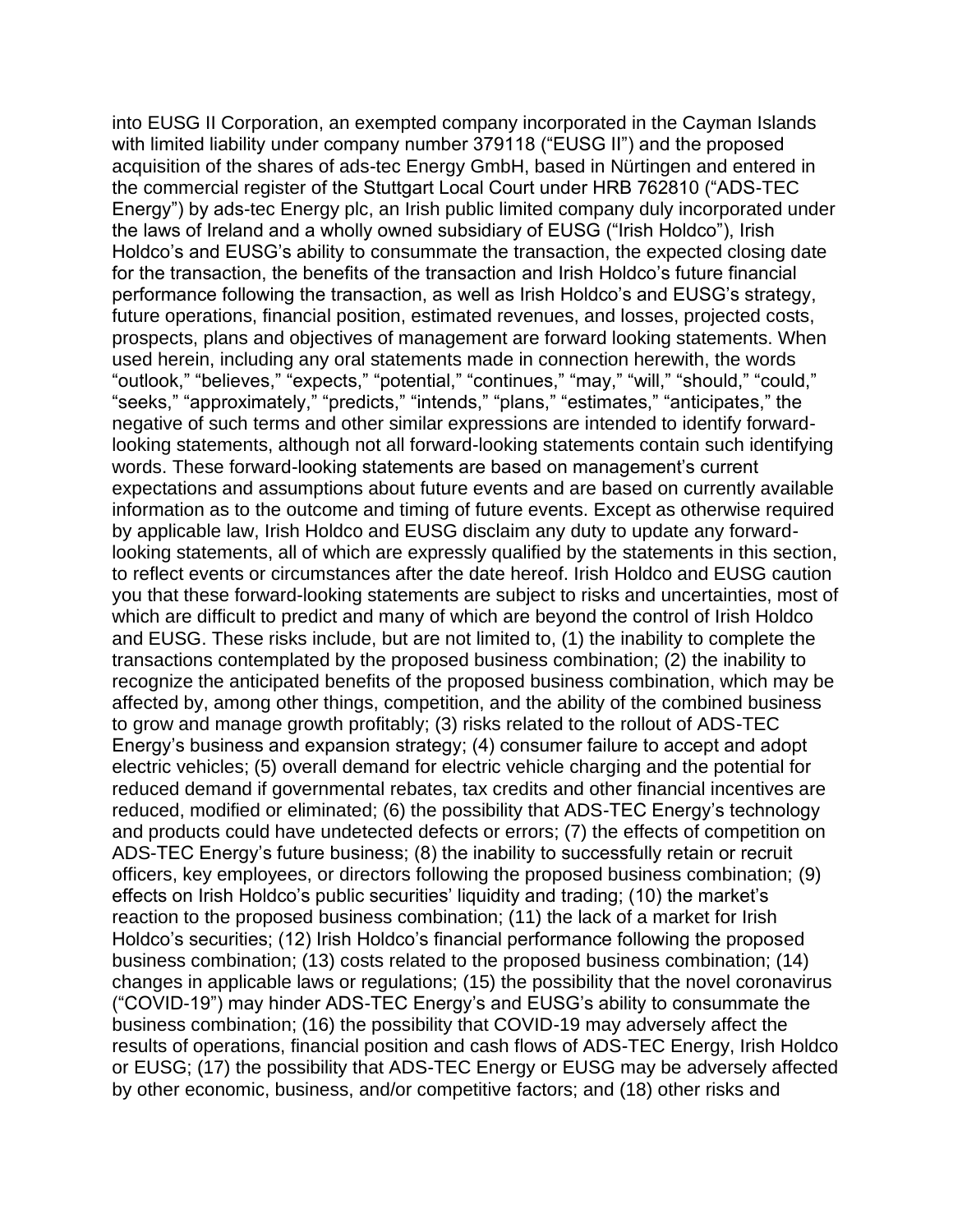uncertainties indicated from time to time in documents filed or to be filed with the SEC by EUSG. Should one or more of the risks or uncertainties described herein and in any oral statements made in connection therewith occur, or should underlying assumptions prove incorrect, actual results and plans could differ materially from those expressed in any forward-looking statements. Additional information concerning these and other factors that may impact Irish Holdco's and EUSG's expectations and projections can be found in EUSG's initial public offering prospectus, which was filed with the SEC on January 22, 2021. In addition, EUSG's periodic reports and other SEC filings are available publicly on the SEC's website at http://www.sec.gov.

#### **No Offer or Solicitation**

This communication is for informational purposes only and shall not constitute an offer to sell or the solicitation of an offer to buy any securities pursuant to the proposed business combination or otherwise, nor shall there be any sale of securities in any jurisdiction in which the offer, solicitation or sale would be unlawful prior to the registration or qualification under the securities laws of any such jurisdiction. No offer of securities shall be made except by means of a prospectus meeting the requirements of Section 10 of the Securities Act.

#### **Additional Information about the Business Combination and Where to Find It**

This communication does not constitute an offer to sell or the solicitation of an offer to buy any securities or a solicitation of any vote or approval.

In connection with the proposed business combination, Irish Holdco, filed a registration statement on Form F-4, which includes the preliminary prospectus of Irish Holdco and a preliminary proxy statement of EUSG, with the SEC on October 18, 2021. Irish Holdco and EUSG will file other relevant materials with the SEC in connection with the proposed business combination. Investors and security holders of EUSG are urged to read the proxy statement/prospectus and the other relevant materials before making any voting or investment decision with respect to the proposed business combination because they will contain important information about the business combination and the parties to the business combination. After the registration statement has been declared effective by the SEC, EUSG will mail a definitive proxy statement/prospectus and other relevant documents to its shareholders. INVESTORS AND SHAREHOLDERS OF EUSG ARE URGED TO READ THE PROXY STATEMENT/PROSPECTUS (INCLUDING ALL AMENDMENTS AND SUPPLEMENTS THERETO) AND OTHER DOCUMENTS RELATING TO THE PROPOSED BUSINESS COMBINATION, WHICH ARE FILED WITH THE SEC, CAREFULLY AND IN THEIR ENTIRETY WHEN THEY BECOME AVAILABLE, BECAUSE THEY WILL CONTAIN IMPORTANT INFORMATION ABOUT THE PROPOSED BUSINESS COMBINATION. Investors and shareholders will be able to obtain free copies of the materials filed by Irish Holdco and EUSG with the SEC at the SEC's website at www.sec.gov.